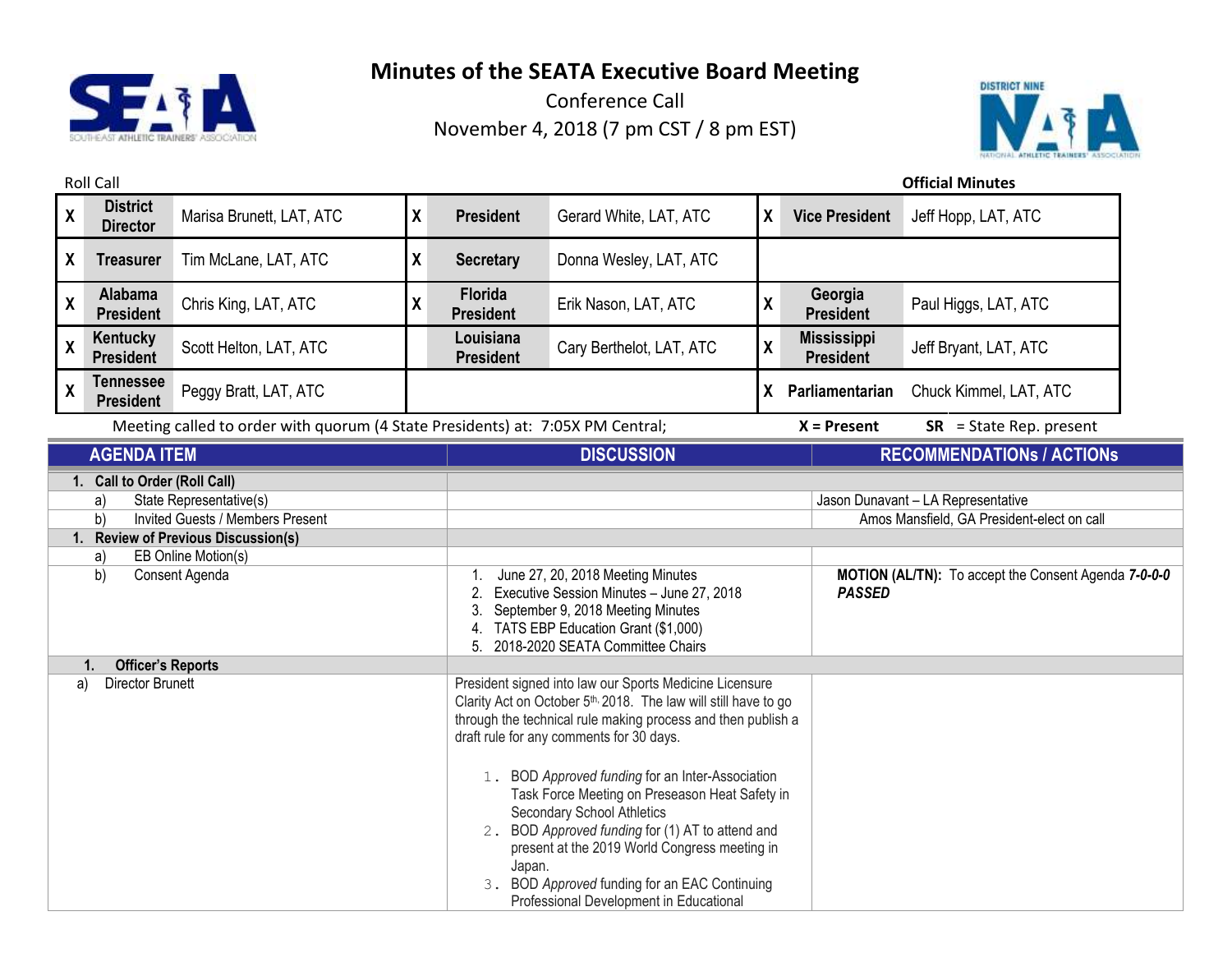



| <b>AGENDA ITEM</b>           | <b>DISCUSSION</b>                                                                                                                                                                                                                                                                                                                                                                                                                                                                                                                                                                                                                                                                                                                                                                                                                                                                                                                                                                                                                                                                                                                                                                                                                                                                                                                                                                                                                                                                                                                                                                                                                                                       | <b>RECOMMENDATIONS / ACTIONS</b>                                                                         |
|------------------------------|-------------------------------------------------------------------------------------------------------------------------------------------------------------------------------------------------------------------------------------------------------------------------------------------------------------------------------------------------------------------------------------------------------------------------------------------------------------------------------------------------------------------------------------------------------------------------------------------------------------------------------------------------------------------------------------------------------------------------------------------------------------------------------------------------------------------------------------------------------------------------------------------------------------------------------------------------------------------------------------------------------------------------------------------------------------------------------------------------------------------------------------------------------------------------------------------------------------------------------------------------------------------------------------------------------------------------------------------------------------------------------------------------------------------------------------------------------------------------------------------------------------------------------------------------------------------------------------------------------------------------------------------------------------------------|----------------------------------------------------------------------------------------------------------|
|                              | Scholarship Grant.<br>4. BOD Approved funding to continue as a Founding<br>Partner of the High School National Athletic<br>Treatment, Injury and Outcomes Network<br>(NATION) Injury Surveillance Program.<br>5. BOD Approved the recommended NATA<br>convention refund and cancellation policy.<br>6. BOD Approved Madelyne Barton (D10) as the next<br>Student Leadership committee chair effective<br>June'19<br><b>Governmental Affairs updates:</b><br>37 States and DC have had conversations with Joe<br>Greene on the 3rd Party Reimbursement project.<br>NATAPAC updated both their Bylaws and Policies &<br>$\bullet$<br>Procedures<br>The NATA President will select the NATAPAC Board<br>$\bullet$<br>Chair to run PAC Activities. The NATAPAC Chair term will<br>coincide with the NATA President<br>The NATA President will select the NATAPAC<br>$\bullet$<br>Secretary from the existing NATAPAC Board yearly<br>NATA hired Deanna Kuykendall will be the Manager<br>for State Governmental Affairs. Ethan Head will be the<br>Governmental Affairs Coordinator<br>ACO/MSO Demonstration Project moving forward and<br>$\bullet$<br>with committee set to begin reviewing RFP's (Nov. 1<br>deadline).<br>NATA is now sending out information/letters to inform<br>state and federal legislators when a high school in their area<br>receives a Safe Sport School Award.<br>Created Model language for "Resolutions"<br>$\bullet$<br>Developed state fact sheets for every state; President<br>$\bullet$<br>Helton asked about a review of the fact sheets prior to<br>dissemination. Deanna stated that they would be available<br>on the NATA website. |                                                                                                          |
| <b>President White</b><br>b) | 1. Congratulations to Director Brunett, VP Hopp and Sec<br>Wesley on their re-elections.<br>2. ATSS hotel has been formalized. The Westin Hotel<br>has meeting and sleeping rooms for the event. The                                                                                                                                                                                                                                                                                                                                                                                                                                                                                                                                                                                                                                                                                                                                                                                                                                                                                                                                                                                                                                                                                                                                                                                                                                                                                                                                                                                                                                                                    | Conference Call scheduled regarding ATSS housing for<br>Monday PM to finalize items with CPR and Westin. |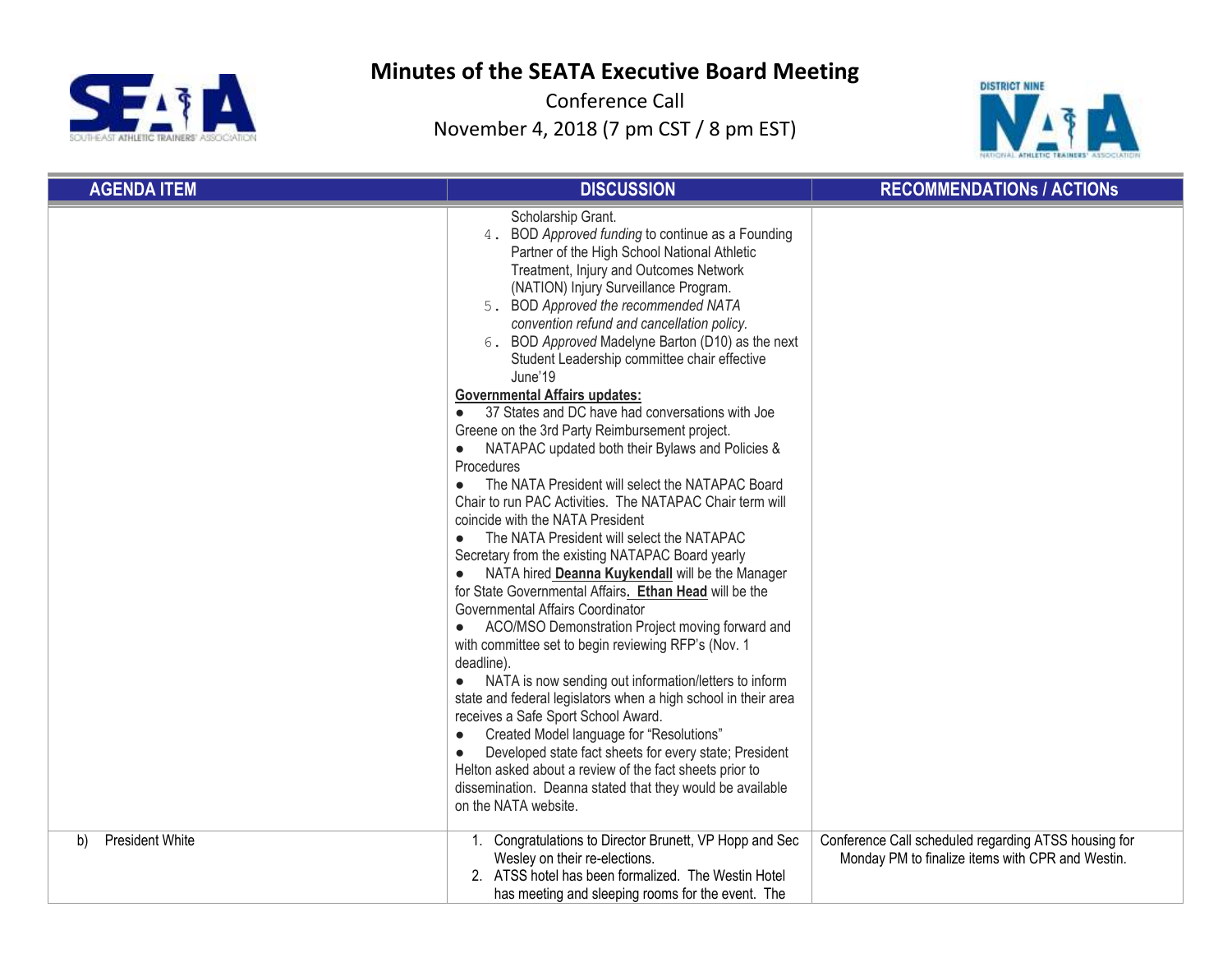



| <b>AGENDA ITEM</b>                                  | <b>DISCUSSION</b>                                                                                                                                                                                                                                                                                                                                                                                                                                                                                                                                                                                                                                                                                                                                                                                                                                                                                                                                                                                                                                                                                                                                                             | <b>RECOMMENDATIONS / ACTIONS</b>                                                                                                                                                 |
|-----------------------------------------------------|-------------------------------------------------------------------------------------------------------------------------------------------------------------------------------------------------------------------------------------------------------------------------------------------------------------------------------------------------------------------------------------------------------------------------------------------------------------------------------------------------------------------------------------------------------------------------------------------------------------------------------------------------------------------------------------------------------------------------------------------------------------------------------------------------------------------------------------------------------------------------------------------------------------------------------------------------------------------------------------------------------------------------------------------------------------------------------------------------------------------------------------------------------------------------------|----------------------------------------------------------------------------------------------------------------------------------------------------------------------------------|
| Vice President Hopp<br>a.<br>Secretary Wesley<br>b. | committee may need to make some logistical changes<br>to the agenda/schedule. Will need authorization to<br>sign a contract with the Westin for the 2019 ATSS<br>meeting. (Thank you VP Hopp and Karen Feirman for<br>their work.)<br>3. VP Hopp, Karen Feirman and Pres White are<br>scheduled to conduct an on-site visit with the Westin<br>Hotel on Nov. 19th.<br>4. New website is up and running (Thank you Donna and<br>Sharri Jackson for their time and efforts.)<br>No updates after President's Report<br>1. Update BOC Continuing Education Operations Manual<br>(BOC - GDPR disclaimer)<br>2. State Websites transition to WIX - Sharri has time if<br>assistance is needed.<br>3. ATSS Registration is up and running on Wild Apricot -<br>Tracks B & C are full with Wait List being utilized<br>4. 92 ATSS Abstracts were submitted for review by<br>Karen Stanton and her subcommittee<br>5. SEATA Corporate Sponsorship registration is up and<br>running<br>6. October Newsletter was sent last week and will have 1<br>more before the end of the year.<br>7. Items for Nov. EBlast are due by Nov. 6<br>8. NATA Membership Renewal cycle is underway - 3 |                                                                                                                                                                                  |
|                                                     | installment plan option if renewing by Nov. 30<br>9. Housing for NATA Convention in Las Vegas should<br>open early December. Secretary Wesley will notify<br>Executive Board when it opens.<br>10. BOC Approved Provider renewal - working on<br>annual report. Once Annual Report is complete and<br>submitted; EBP approval for CSMM should continue.                                                                                                                                                                                                                                                                                                                                                                                                                                                                                                                                                                                                                                                                                                                                                                                                                       |                                                                                                                                                                                  |
| <b>Treasurer McLane</b><br>C.                       | 1. Update on ACTION: Treasurer McLane and<br>President White will work on the reimbursement for<br>Kristen Schellhase (NATA) that it has been processed<br>(Aug. 14)<br>2. Update on ACTION: NATA Dues will be processed on<br>the 15th.                                                                                                                                                                                                                                                                                                                                                                                                                                                                                                                                                                                                                                                                                                                                                                                                                                                                                                                                      | 1. Check has cleared the bank on Treasure McLain's end.<br>ACTION: Tuesday AM - 2 state grants and 1 reimbursement<br>have been returned or not cleared yet and will be re-sent. |
| <b>Committee Reports</b><br>2.                      |                                                                                                                                                                                                                                                                                                                                                                                                                                                                                                                                                                                                                                                                                                                                                                                                                                                                                                                                                                                                                                                                                                                                                                               |                                                                                                                                                                                  |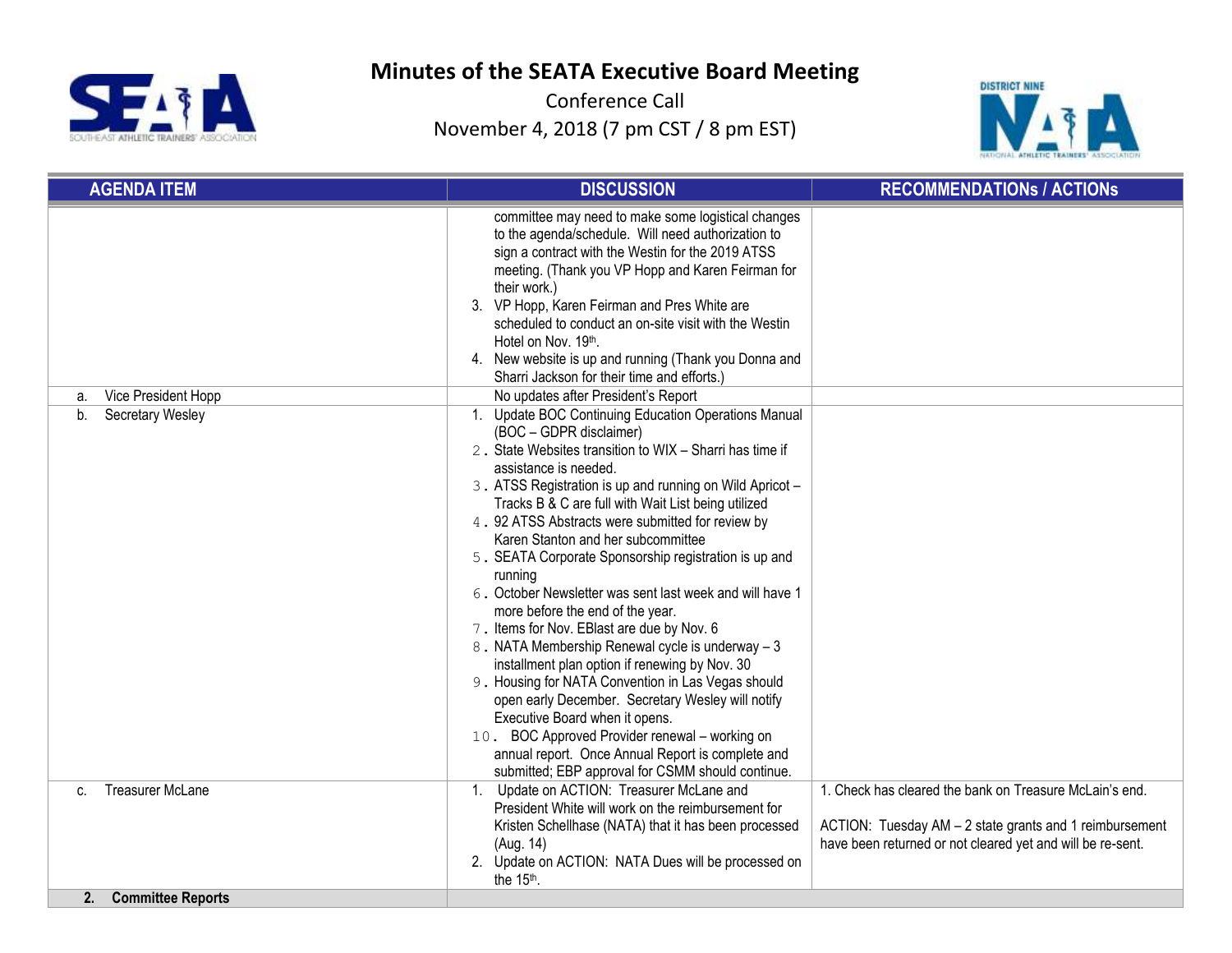



| <b>AGENDA ITEM</b>                     | <b>DISCUSSION</b>                                                                                                                                                                                                                                                                                                                                                                                                                                                                                                 | <b>RECOMMENDATIONS / ACTIONS</b>                                                                                                                                                                                                                               |  |
|----------------------------------------|-------------------------------------------------------------------------------------------------------------------------------------------------------------------------------------------------------------------------------------------------------------------------------------------------------------------------------------------------------------------------------------------------------------------------------------------------------------------------------------------------------------------|----------------------------------------------------------------------------------------------------------------------------------------------------------------------------------------------------------------------------------------------------------------|--|
| a. Standing Committees                 |                                                                                                                                                                                                                                                                                                                                                                                                                                                                                                                   |                                                                                                                                                                                                                                                                |  |
| i. SEATA LBGTQ+                        | LBGTQ+ Chair Rebecca Lopez has submitted a list of<br>committee members to the new committee for approval.<br>MS is continuing to work on representation. President Higgs                                                                                                                                                                                                                                                                                                                                         | President White reminded the Board that if they have an issue<br>with a specific individual presented, then the president<br>can ask for the individual to be removed.                                                                                         |  |
|                                        | asked about state representation on this and other<br>committees when there is no other active involvement in<br>the state. President King also expressed concern about<br>not knowing of the individual representing their<br>respective state.                                                                                                                                                                                                                                                                  | MOTION (MS/DD): To approve the committee as presented<br>from the Chair. 4-0-3(AL, FL, KY)-0 PASSED<br><b>ACTION:</b> President White will re-examine the committee set-<br>up in the P&P to look at procedures for committee                                  |  |
|                                        | Vice President Hopp inquired about how selection of<br>members was made. President White indicated that there<br>was a call to members and Chair Rebecca Lopez presented<br>the names for approval. President White and Director<br>Brunett reminded the Board that this is a Tier 4 Committee<br>and not based on state representation. If there is an issue<br>with procedure, then that should be another discussion. The<br>item at hand is the committee membership that has been<br>presented to the Board. | member nomination/selection for Tier 4 committees.                                                                                                                                                                                                             |  |
| <b>Elections Committee</b><br>ii.      | Update on elections for DD / VP / Sec.                                                                                                                                                                                                                                                                                                                                                                                                                                                                            | President Bryant (MS) congratulated the winners and is<br>continuing to work on the state statistics. Will also be<br>considering future action about unopposed elections.                                                                                     |  |
| Ad hoc / Taskforce(s)<br>b.            |                                                                                                                                                                                                                                                                                                                                                                                                                                                                                                                   |                                                                                                                                                                                                                                                                |  |
| i. Legislative Grant Taskforce         | Update on ATCTION: Created a group to develop criteria to<br>fund the SEATA Discretionary/Emergency Legislative<br>Grant. (Treasurer McLane, Chris King (AL), Peggy Bratt<br>(TN) named to the work group.) President Bratt was<br>appointed as the chair.                                                                                                                                                                                                                                                        | Tabled until next call.                                                                                                                                                                                                                                        |  |
| 3.<br><b>Old Business</b>              |                                                                                                                                                                                                                                                                                                                                                                                                                                                                                                                   |                                                                                                                                                                                                                                                                |  |
| a. SEATA SWAG (Strategic Plan) Meeting | Meeting scheduled for Saturday, January 12th at 9 am - 3<br>pm in Birmingham, AL.<br>VP Hopp has secured the hotel for meeting and sleeping<br>rooms. A Google Survey was sent out to invited members to<br>RSVP for the meeting.                                                                                                                                                                                                                                                                                 | President Helton inquired about preparation materials to<br>review in advance.<br>Vice President Hopp requested that State Presidents respond<br>to President White's survey ASAP. President King requested<br>that incoming President Platt also be included. |  |
| Website transition<br>b.               | 1. Update on ACTION: President White sent the link to<br>the WIX site for state presidents to review.<br>2. Update on ACTION: ATSS site is up and running.<br>3. Update on ACTION: LGBTQ+ Committee is posted on<br>the website.                                                                                                                                                                                                                                                                                  | ACTION: Secretary Wesley will get LGBTQ+ Committee<br>update placed on the website.                                                                                                                                                                            |  |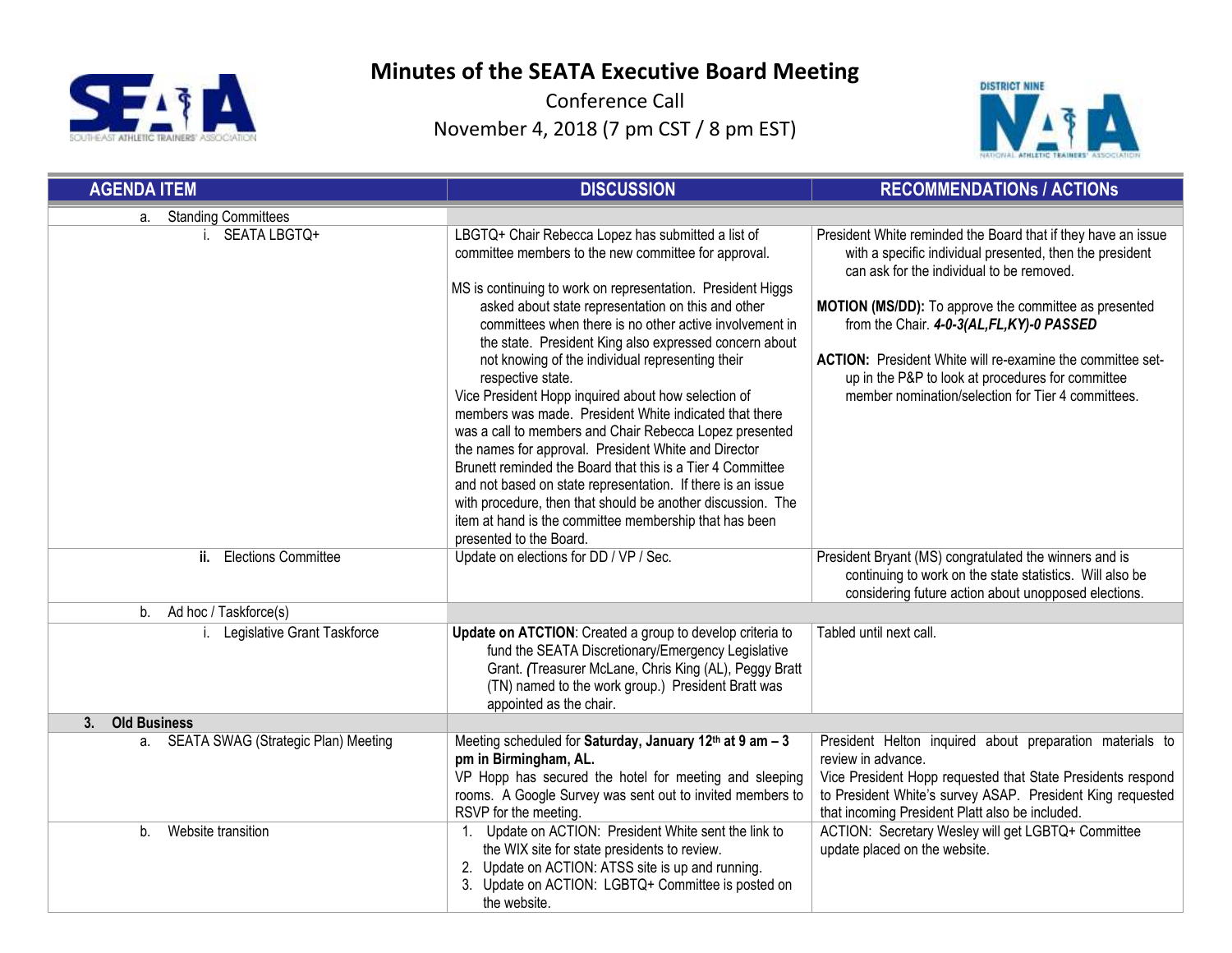



| <b>AGENDA ITEM</b>                                         | <b>DISCUSSION</b>                                                                                                                                                                                                                                  | <b>RECOMMENDATIONS / ACTIONS</b>                                                                                                                                                   |  |  |
|------------------------------------------------------------|----------------------------------------------------------------------------------------------------------------------------------------------------------------------------------------------------------------------------------------------------|------------------------------------------------------------------------------------------------------------------------------------------------------------------------------------|--|--|
| SEATA reimbursements and email<br>$a_{-}$<br>communication | Update on getting the seatatreasurer email address working<br>effectively.                                                                                                                                                                         |                                                                                                                                                                                    |  |  |
| <b>NATAPAC Event at CSMM</b><br>b.                         | Would like to add a NATAPAC breakfast at CSMM. Would<br>like to order PAC glass mugs as a gift to donors. We are<br>looking to provide refills of soft drinks for mugs throughout the<br>day.                                                      | MOTION (TRES/KY): To establish a separate breakfast event<br>for NATAPAC contributions. 7-0-0-0 PASSED.                                                                            |  |  |
| <b>New Business</b><br>$\mathbf{1}$                        |                                                                                                                                                                                                                                                    |                                                                                                                                                                                    |  |  |
| a. Contract with Westin Hotel for 2019 ATSS                | VP Hopp, Karen Feirman and Pres White have<br>discussed details and location for the new hotel site<br>for the 2019 ATSS. Requesting authorization from<br>the Board to sign a contract with the Westin Hotel in<br>Atlanta, GA for the 2019 ATSS. | MOTION (KY/GA): Authorize President White to enter into<br>contract with the Westin Hotel for the 2019 ATSS. 7-0-0-<br>0 PASSED.                                                   |  |  |
| ILEAD funding (President Higgs)<br>b.                      | Historically, SEATA has funded up to 2 ATS from<br>each state to attend this student leadership<br>conference. This year's conference is in TX in<br>conjunction with the NATA Joint Committee Meeting<br>in January. (see comments below)         | MOTION (FL/GA): Establish an iLEAD matching scholarship of<br>up to \$750 per state with a required follow-up report from<br>the recipient via the State President. 7-0-0-0 PASSED |  |  |
| Fee increase for Web Master, Sharri Jackson<br>C.          | President White was notified that Sharri Jackson is<br>increasing her monthly web master fee from \$75/mo<br>to \$100/mo beginning in December. This is first<br>price increase since 2015.                                                        | MOTION (TR/SEC): To continue with Sharri Jackson and SJ<br>Creative for web services provided. 7-0-0-0 PASSED                                                                      |  |  |
| New web page for ATLAS information<br>d.                   | Please CLICK HERE to view the<br>SEATA ATLAS page. This page is on the site BUT<br>NOT VISABLE to the general public.                                                                                                                              | ACTION: President Bryant will send email from Sharri Jackson<br>about ATLAS.<br>Table this item until additional information is provided.                                          |  |  |
| <b>Update BOC Operations Manual</b><br>е.                  | Update based on GDPR Privacy Policy.                                                                                                                                                                                                               | MOTION (SEC/TRES): To adopt the updated BOC Continuing<br>Education Operations Manual as presented. 7-0-0-0<br><b>PASSED</b>                                                       |  |  |
| <b>Announcements</b>                                       |                                                                                                                                                                                                                                                    |                                                                                                                                                                                    |  |  |
| Adjournment<br>8.                                          | Meeting adjourned at:                                                                                                                                                                                                                              | AL/GA - 8:31 PM                                                                                                                                                                    |  |  |